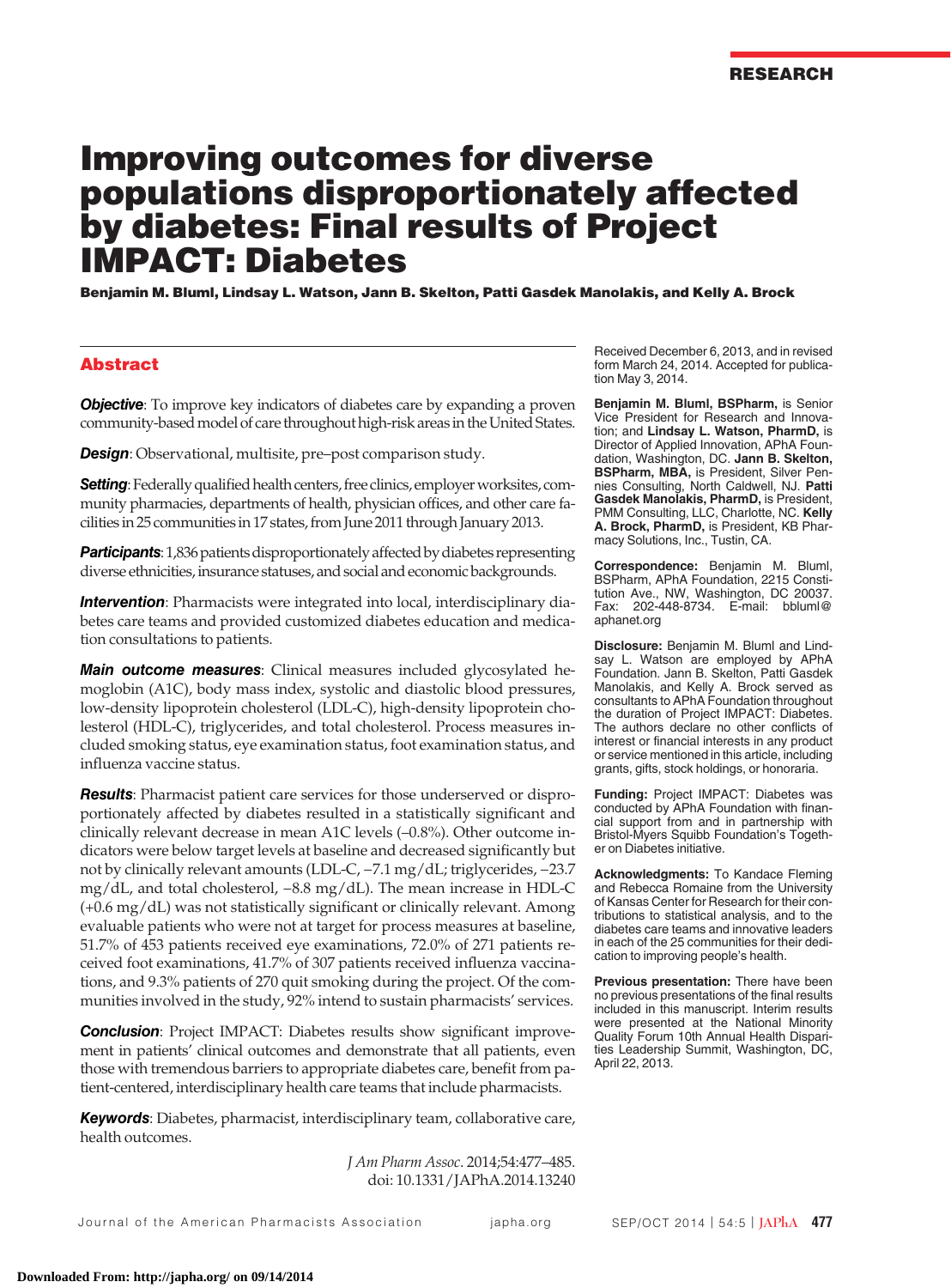According to the American Diabetes Association<br>(ADA), diabetes affects an estimated 25.8 million Americans and is a contributing factor in more than 231,000 deaths annually.<sup>1,2</sup> Approximately 18.8 million Americans are aware they have a diagnosis of diabetes, while about 7 million are unaware and have not yet been diagnosed.<sup>1,2</sup>

Despite advances in prevention and treatment, the prevalence of diabetes in the United States increased by 128% from 1988 to 2008.<sup>2</sup> An estimated 1.9 million American adults aged 20 years and older are newly diagnosed with diabetes each year, which translates to more than 5,200 individuals being diagnosed with diabetes each day.<sup>1,2</sup> The epidemic of diabetes continues to spiral out of control. If the present trend continues, as many as 1 in every 3 American adults will have diabetes by 2050.<sup>2</sup>

The costs associated with diabetes are astounding. ADA estimates the economic cost of diabetes in the United States is \$245 billion annually, including \$176 billion in direct costs and \$69 billion in indirect costs (e.g., disability, reduced productivity, premature mortality).2 Medical expenses for people with diabetes are more than two times higher than for those without the disease.<sup>1,2</sup> According to recent estimates, 1 of every 10 health care dollars is spent treating diabetes and its complications. These costs will only increase if the diabetes epidemic continues to grow.2

## **At a Glance**

**Synopsis:** This multisite, observational, pre–post comparison study evaluated the impact of pharmacist integration into interdisciplinary health care teams on patients with diabetes in 25 underserved and at-risk communities across the United States. Clinical results indicate that the 1,836 study participants experienced significant improvements in key diabetes indicators, with clinically relevant improvements in mean glycosylated hemoglobin (A1C). Improvements were also seen from baseline to study end in the number of patients quitting smoking and receiving influenza vaccines and eye and foot examinations. Overall, 92% of communities intended to sustain this type of pharmacist patient care services at study end.

*Analysis: Project IMPACT: Diabetes is the first national research initiative to demonstrate that pharmacists working in community-based diabetes care teams can significantly improve clinical markers for a diverse population of primarily uninsured and underinsured patients who are disproportionately affected by the disease. Integrating pharmacists' services into Project IMPACT: Diabetes care teams improved access to care and provided a degree of health equity for the disadvantaged patients included in the study. The intention to sustain the Project IMPACT: Diabetes model underscores the perceived value of pharmacist patient care services.*

Diabetes is a complex disease that requires early identification, effective treatment, and focused management to prevent serious complications.<sup>1,3</sup> If diabetes goes undetected and untreated, or is uncontrolled with treatment, the risks for heart disease, stroke, blindness, neuropathy, amputation, renal disease, periodontal disease, and premature death significantly increase.<sup>1,2</sup> Ongoing management of diabetes is multifaceted and requires substantial patient self-management, including adhering to prescribed medications; monitoring blood glucose levels; obtaining recommended vaccinations; completing routine dental, foot, and eye examinations; and maintaining a healthy diet and lifestyle.<sup>3</sup>

ADA guidelines strongly recommend support of diabetes patient self-management, which has been shown to improve health outcomes and lower health care costs.<sup>3</sup> Because the management of diabetes is complicated, patients need access to a comprehensive team of health care professionals who work collaboratively to help them manage all aspects of the disease.

Pharmacists are ideally positioned for integration into multidisciplinary health care teams that help patients manage chronic diseases. More than 93% of Americans live within 5 miles of a community pharmacy, which provides patients with consistent access to pharmacists.4 Previous research has documented the positive impact of pharmacists' patient care services on clinical, humanistic, and economic outcomes.<sup>5-16</sup> Through programs such as the Asheville Project and American Pharmacists Association (APhA) Foundation's Patient Self-Management Program (PSMP) for Diabetes, community pharmacists have worked with patients to manage their diabetes, helping improve clinical outcomes.<sup>5-8</sup>

Employer-based programs, including the Diabetes Ten City Challenge, have engaged pharmacists to provide care for patients with diabetes and resulted in improved clinical outcomes, decreased hospitalizations and emergency department visits, and reduced health care costs.<sup>7-9</sup> Additionally, team-based approaches that integrate pharmacists into health care teams in primary care settings and patient-centered medical homes have been shown to successfully support patient selfmanagement and lead to the achievement of treatment goals and positive health outcomes.10–16

In 2010, APhA Foundation partnered with Bristol-Myers Squibb Foundation as part of the Together on Diabetes initiative to launch Project IMPACT: Diabetes. The project engages pharmacists as integral members of the health care team to improve diabetes outcomes in diverse communities.

#### **Objectives**

Project IMPACT: Diabetes was designed to establish a nationwide program that would scale the proven APhA Foundation process model into communities across the United States that are disproportionately affected by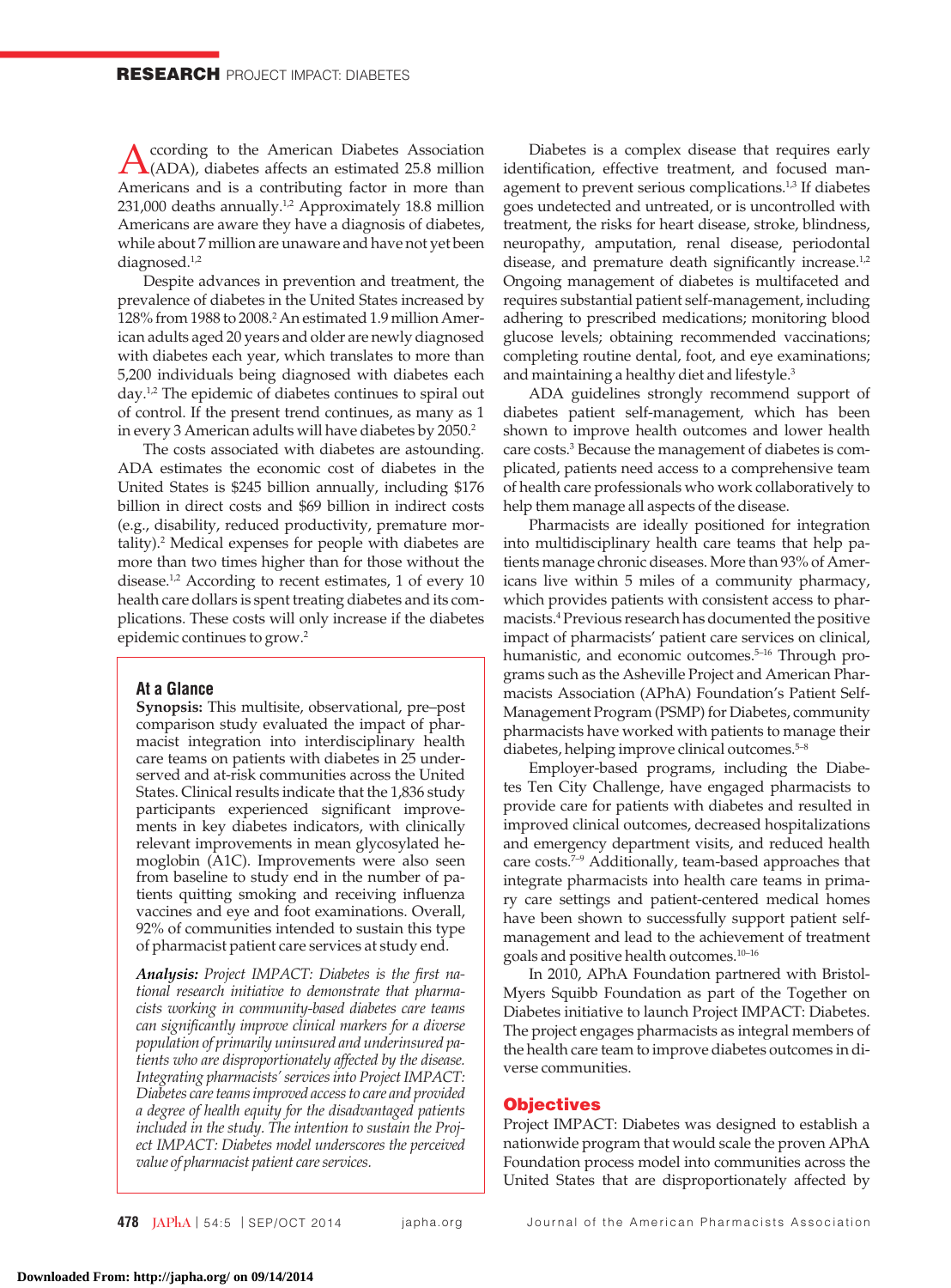diabetes.<sup>6</sup> Consistent with previous APhA Foundation initiatives, the Project IMPACT: Diabetes approach integrates collaborative care with pharmacists, continuous quality improvement, use of patient self-management credentialing, and collection of a minimum data set.

The key objectives of Project IMPACT: Diabetes included the following:

- Expand a proven community-based model of care throughout high-risk areas in the United States.
- Improve key indicators of diabetes care in these communities.
- Scale the existing model nationally by establishing local peer-to-peer network mentoring.
- Establish a sustainable platform for permanent change by embedding guiding principles in each community that will drive diabetes care for years to come.

## **Target population**

Project IMPACT: Diabetes focused on improving the care and expanding access to evidence-based practices for several heavily burdened populations:

- Areas with incidences of diabetes higher than that of the state average
- Patients with uncontrolled glycosylated hemoglobin (A1C), defined as values greater than 7%, and other indicators of uncontrolled blood pressure, hypercholesterolemia, or weight
- Patients with limited access to quality diabetes care because of geographic, financial, or other barriers
- Communities that show need, through lack of focused resources or diabetes-related programming, for implementation of enhanced diabetes care

#### **Methods**

The study evaluated implementation strategies and patient care results in 25 disproportionate share communities across the United States. Through Project IMPACT: Diabetes, each community increased access to patientcentered, team-based care designed to improve clinical, process, and self-management measures related to diabetes care; increased collaboration among physicians, pharmacists, and other members of the health care team; and potentially prevented costly diabetes-related complications, including amputations, blindness, and glucose excursions (hypoglycemia/hyperglycemia) that could lead to hospital visits.

## **Setting**

Twenty-five communities were selected through a competitive application process that evaluated communities on their patient population, resources, information accessibility, team motivation and education, plan for incentive alignment, previously demonstrated success, and leadership. The communities engaged local stakeholders, modified existing programs, and used other community resources to implement local models of care for patients with diabetes. Figure 1 displays the distribution of the participating communities overlaid on the Centers for Disease Control and Prevention's (CDC) Behavioral Risk Factor Surveillance System map for people who have been told they have diabetes.17 Table 1 lists the names of the communities, their locations, and descriptive information about the type of partnering organizations.

## **Study design**

Project IMPACT: Diabetes is a multisite, observational, pre–post comparison study evaluating the impact of quality-improvement activities on the clinical outcomes of patients with diabetes. The Western Institutional Review Board approved the study and granted a waiver of informed consent.

Patients participating in the study were enrolled from June 1, 2011, to January 31, 2012. Each participant was evaluated for 1 year after enrollment or until January 31, 2013. The corresponding baseline data collection period extended up to 180 days before the start of the study period for clinical measures and 365 days before the start of the study period for process measures. To be eligible for enrollment, patients had to have a diagnosis of diabetes, be newly initiated on diabetes therapy, or be maintained on diabetes therapy but poorly controlled  $(e.g., A1C > 7\%).$ 

Each community, led by at least one community champion, adapted APhA Foundation's structure and process model to accommodate the local process of care,<sup>6</sup> which could include physicians, nurse practitioners, physician assistants, specialist providers, organizational administration, health benefits managers, *promotoras* (lay Hispanic/Latino community members with specialized health education training), patient advocates, and others who affect how care is received in the community.

The common thread through all participating communities was that pharmacists and patients were integrated into the care team and clinical progress was quantified and recorded. As members of the team, pharmacists educated patients on the pathology of diabetes and how medications work to improve health; taught insulin injection techniques and the importance of medication adherence; promoted healthy lifestyles; and reinforced health goals and monitored progress toward those goals.

In addition to involving one-on-one consultations with pharmacists, local care models varied in their inclusion of such offerings as group educational classes, grocery store food tours, exercise programs, joint visits with patients by a combination of providers (e.g., pharmacists, physicians, dietitians, nurse practitioners), and a variety of patient incentives (e.g., bus passes, grocery store gift cards, discounted or free healthy lunches at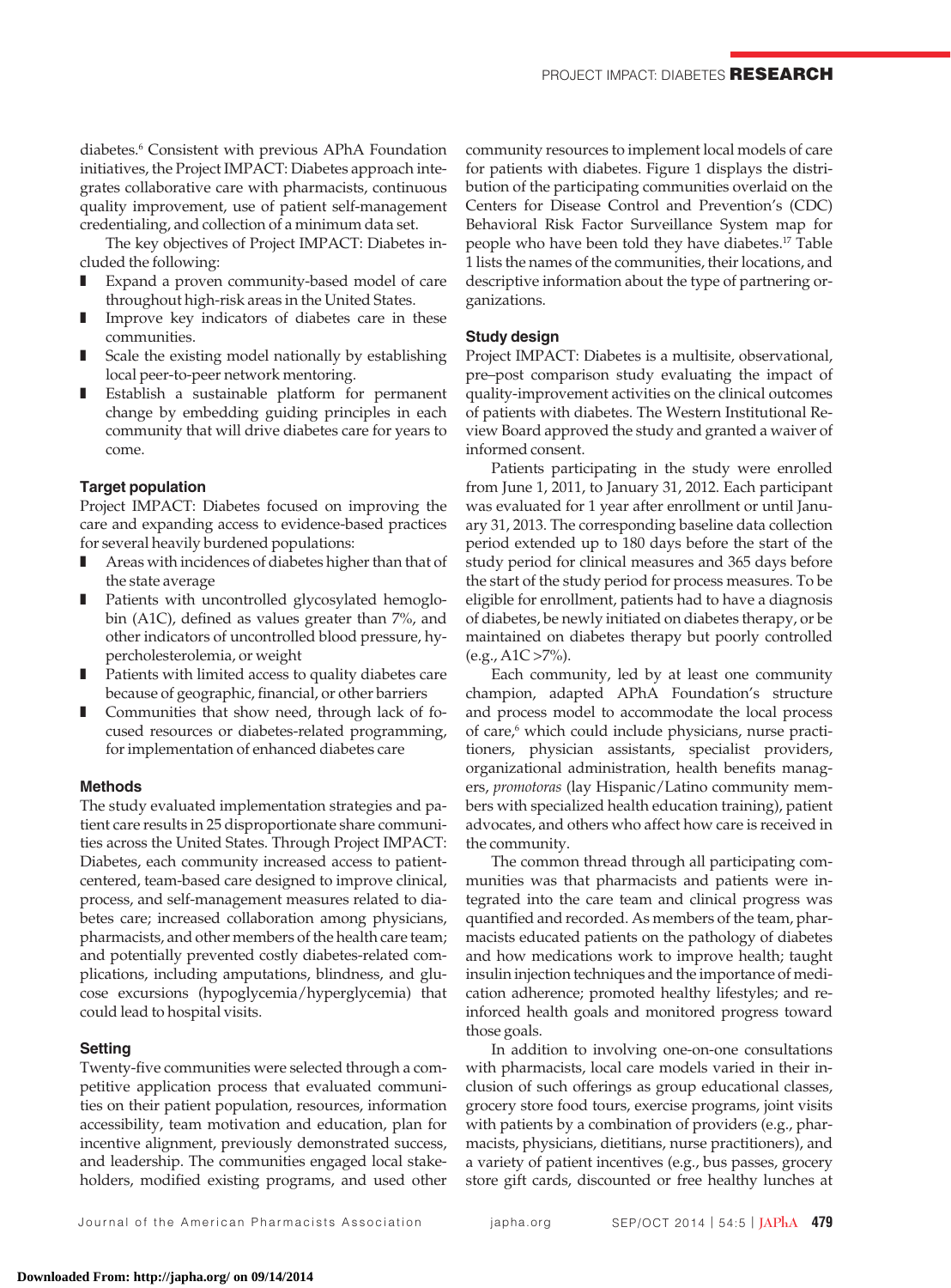employer worksites, discounted copayments for antidiabetic medications and supplies). Specific information about the composition of the health care teams and how pharmacists were integrated into the different communities is available at www.projectimpactdiabetes. org and included in a companion article in this issue of *JAPhA*. 18

Changes in clinical performance measures were assessed at baseline and then according to practice guidelines for a period of 1 year. For an individual patient's data to be included in the project evaluation, a minimum of two documented postenrollment visits at least 90 days apart was required. Clinical measures included hemoglobin A1C, body mass index (BMI), systolic/ diastolic blood pressure, low-density lipoprotein cholesterol (LDL-C), high-density lipoprotein cholesterol (HDL-C), total cholesterol, and triglycerides. Each patient was also assessed on key process measures for the care of patients with diabetes, including foot examination status, eye examination status, influenza vaccination status, and smoking status.

At baseline, all enrolled patients completed the Knowledge Assessment from APhA Foundation's PSMP for Diabetes to gauge their knowledge strengths and areas for improvement.19 Based on their answers to the 36-question assessment, patients earned achievement levels of "beginner," "proficient," or "advanced." Assessment responses were also used to help pharmacists and other providers customize patient education to meet individual needs.

A postproject survey was fielded to communities to collect information about the types of partnering health care workers, formalized collaborative relationships, and sustainability of the clinical services.

## **Data collection**

The minimum data set was standardized across all 25 communities, and a common data collection tool was provided to streamline data organization and reporting. Community members were responsible for collecting the minimum data set elements through chart extraction, point-of-care testing, or other methods. Data were deidentified. Clinical changes from the baseline period to the 12-month intervention period, process measures, and patient self-management proficiency were assessed. Each patient served as his or her own control for comparative analyses.

## **Data analysis**

Because of the many factors that influenced care delivery within each of the 25 communities, we believed that an analysis controlling for some of the major differences among participants would provide the most conservative and accurate determination of intervention impact. To shape the analysis, we assumed that study participants within a community who experience the same pharmacist interventions are likely more similar than participants from different communities. SAS Proc Mixed (SAS Institute, Inc., Cary, NC) was used to run

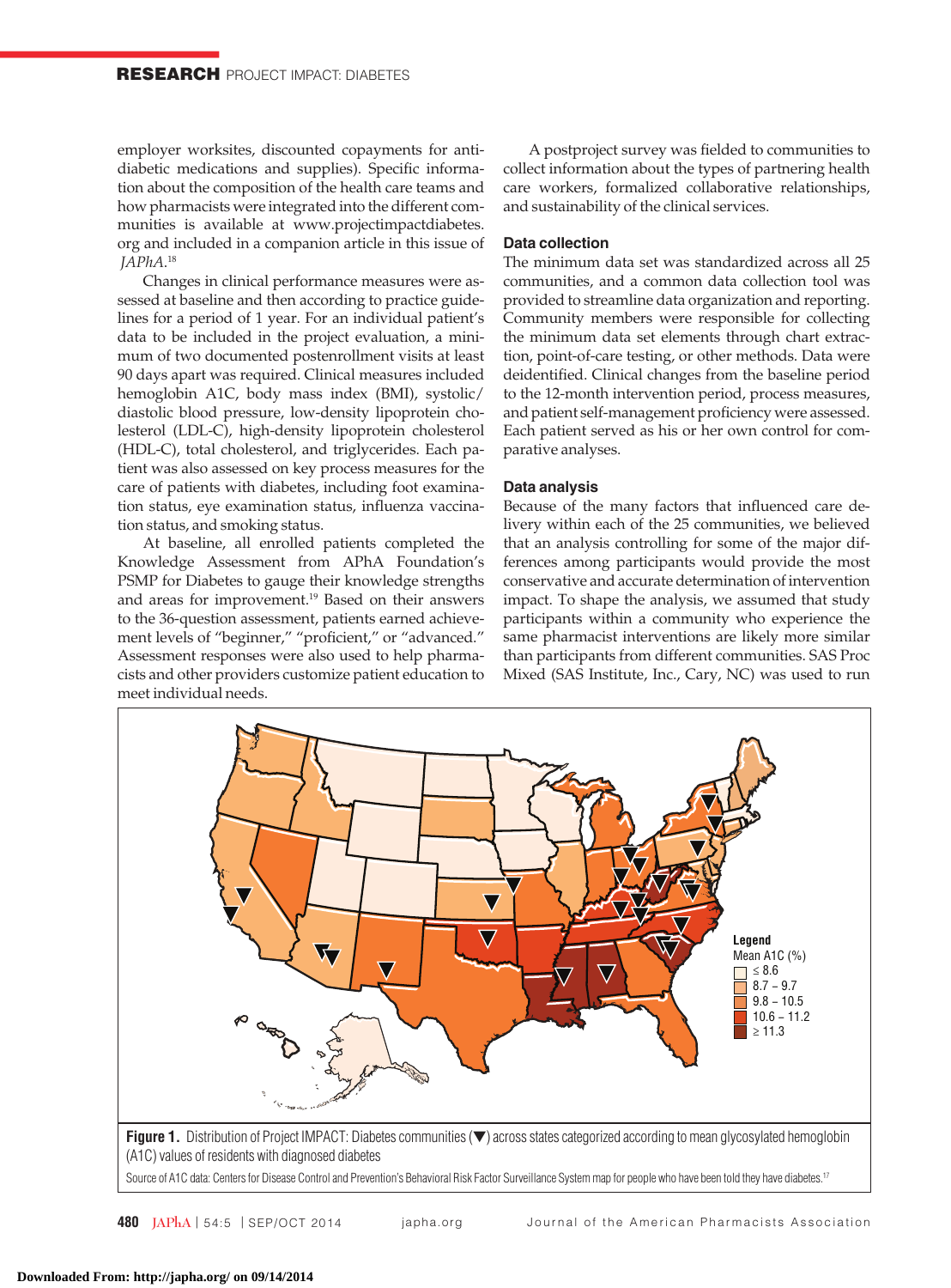| Table 1. Project IMPACT: Diabetes partnering organizations and communities                                                   |                |              |
|------------------------------------------------------------------------------------------------------------------------------|----------------|--------------|
| <b>Community name/description</b>                                                                                            | <b>City</b>    | <b>State</b> |
| Appalachian College of Pharmacy<br>Mobile health clinics, physician offices, and community pharmacies                        | <b>Oakwood</b> | <b>VA</b>    |
| Ball's Food Stores and Deffenbaugh Industries<br>Self-insured employer with supermarket pharmacy chain                       | Kansas City    | KS           |
| <b>Central Ohio Diabetes Association</b><br>Diabetes organization                                                            | Columbus       | OH           |
| Centro de Salud Familiar La Fe, Inc.<br>Federally qualified health center <sup>b</sup>                                       | El Paso        | TX           |
| County of Santa Barbara Public Health Department<br>Department of health <sup>b</sup>                                        | Santa Barbara  | CA           |
| CrossOver Healthcare Ministry<br>Free clinic <sup>a</sup>                                                                    | Richmond       | VA           |
| <b>Daily Planet</b><br>Free clinic                                                                                           | Richmond       | <b>VA</b>    |
| Eau Claire Internal Medicine and Cooperative Health Pharmacy<br>Federally qualified health center <sup>a</sup>               | Columbia       | SC           |
| Eau Claire Cooperative Health Centers<br>Federally qualified health center <sup>a</sup>                                      | Columbia       | <b>SC</b>    |
| El Rio Community Health Center<br>Federally qualified health center <sup>b</sup>                                             | Tucson         | AZ           |
| Fink's Pharmacy<br>Independent community pharmacy                                                                            | <b>Essex</b>   | <b>MD</b>    |
| Jefferson County Department of Health<br>Department of health <sup>a</sup>                                                   | Birmingham     | AL           |
| Kroger Pharmacy, City of Cincinnati, and TriHealth<br>Self-insured employer with supermarket pharmacy chain                  | Cincinnati     | OH           |
| Mountain States Health Alliance and Dispensary of Hope<br>Federally qualified health center                                  | Johnson City   | TN           |
| Ohio State University College of Pharmacy<br>Medical clinic <sup>a</sup>                                                     | Columbus       | OH           |
| Paramount Farms and Komoto Pharmacy<br>Self-insured employer with independent community pharmacy <sup>b</sup>                | Lost Hills     | CA           |
| Pascua Yaqui Reservation of the El Rio Community Health<br>Federally qualified health center                                 | Tucson         | AZ           |
| Price Chopper Pharmacy<br>Supermarket pharmacy chain                                                                         | Schenectady    | <b>NY</b>    |
| University of Kentucky and St. Claire Regional Medical Center<br>Self-insured employer with independent community pharmacies | Morehead       | KY           |
| University of Mississippi School of Pharmacy and Diabetes Care Group<br>Physician office practice                            | Jackson        | <b>MS</b>    |
| <b>Variety Care</b><br>Federally qualified health center <sup>b</sup>                                                        | Oklahoma City  | OK           |
| West Virginia Health Right<br>Free clinic                                                                                    | Charleston     | WV           |
| <b>Wichita Public Schools and Dillons Pharmacy</b><br>Self-insured employer with supermarket pharmacy chain                  | Wichita        | KS           |
| Wingate University School of Pharmacy<br>Community pharmacies                                                                | Wingate        | <b>NC</b>    |
| <b>Zufall Health Center</b><br>Federally qualified health center <sup>b</sup>                                                | Dover          | NJ           |
| <sup>a</sup> Mainly black population.<br><sup>b</sup> Mainly Hispanic population.                                            |                |              |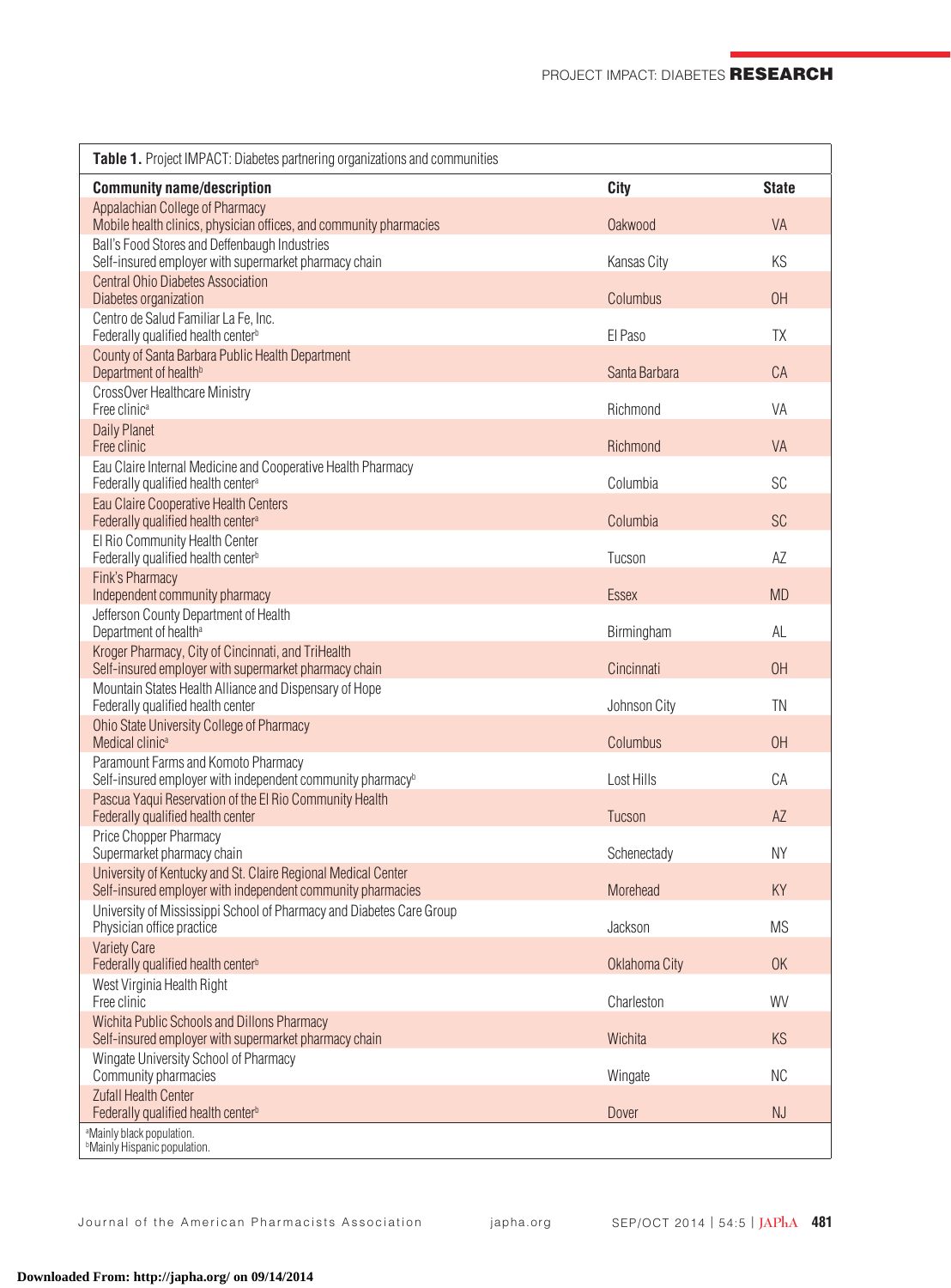hierarchical linear mixed models to handle the nesting of participants within communities. Additionally, observations (baseline and most recent) were made of the participants who were cared for by the organizations within those communities in this multilevel model.

We anticipated that health outcomes would change once participants had been exposed to the intervention and that there would be inherent differences among participants of the various knowledge groups as defined by the PSMP. The initial model included a fixed effect for time, a fixed effect for credential group, and an interaction between group and time. Because researchers expected there to be differences among organizations, random effects for time and intercept for each organization were also included in the model. Effect sizes were calculated using least-squares means for the effects of interest (time or credential) and the observed standard deviation of the total sample during baseline for between-group comparisons. Effect sizes within group comparisons were calculated for significant findings using the observed standard deviations and the estimated correlation between time points from the model.<sup>20</sup> The a priori level of significance was set at *P* <0.05.

# **Results**

The total engaged population comprised 2,280 patients who completed a knowledge assessment during the enrollment period and were aged 18 years or older. A total of 453 individuals (19.9%) withdrew from the project for various reasons; of those, 154 met the inclusion criteria (Table 2).

The total evaluable population comprised 1,836 patients from 25 communities. Table 3 provides a participant breakdown by demographics and proficiency level distributions of baseline self-management knowledge.

Patients had a mean of 5.2 visits with pharmacists, either one on one or in collaboration with other health care team members, with visits averaging 39.4 minutes in length (42.4 minutes for the first visit and 38.9 minutes for subsequent visits). The mean number of days enrolled in the program was 333 (SD = 109).

Clinical results for the evaluable population indicated that patients experienced significant improvements in key diabetes indicators. Matched baseline and final measures are in Table 4. Clinical results showed statistically significant and clinically relevant decreases in mean A1C of 0.8%. Other values fell by statistically significant amounts, but since their means were below target at baseline (ADA treatment goals for systolic blood pressure, diastolic blood pressure, LDL-C, and HDL-C were <140 mm Hg, <80 mm Hg, <100 mg/dL, and >40  $mg/dL$ , respectively<sup>21</sup>), the decrements were not clinically relevant: LDL-C of 7.1 mg/dL, triglycerides of 23.7 mg/dL, and total cholesterol of 8.8 mg/dL.

A significant relationship was observed in the multilevel modeling between PSMP achievement level and A1C at baseline. Baseline A1C was 9.2% in the beginner group ( $n = 622$ ), 8.9% in the proficient group ( $n = 721$ ), and  $8.8\%$  in the advanced group ( $n = 324$ ). During the study, A1C values decreased significantly (*P* <0.001) by 0.9%, 0.8%, and 0.6% in the beginner, proficient, and advanced groups, respectively.

Process measures were also improved in the evaluable population during the evaluation period. Of the

| <b>Table 2.</b> Patient withdrawal from program participation |                                      |                                           |  |  |  |
|---------------------------------------------------------------|--------------------------------------|-------------------------------------------|--|--|--|
|                                                               | No. participants                     |                                           |  |  |  |
| Withdrawal situation                                          | Total<br>population<br>$(n = 2,280)$ | Evaluable<br>population<br>$(n = 1, 836)$ |  |  |  |
| Withdrew in first 90 days                                     | 126                                  | 5                                         |  |  |  |
| Reasons for withdrawal                                        |                                      |                                           |  |  |  |
| Lost to follow-up                                             | 95                                   | 32                                        |  |  |  |
| No longer covered by health<br>plan                           | 93                                   | 56                                        |  |  |  |
| Moved or no longer had access<br>to transportation            | 38                                   | 13                                        |  |  |  |
| Personal reasons                                              | 37                                   | 9                                         |  |  |  |
| Lacked motivation to continue                                 | 31                                   | 20                                        |  |  |  |
| Unspecified                                                   | 20                                   | 12                                        |  |  |  |
| Did not want to comply with<br>treatment requirements         | 13                                   | $\overline{7}$                            |  |  |  |
| Total withdrawals                                             | 453                                  | 154                                       |  |  |  |

| <b>Table 3.</b> Participant demographics and baseline knowledge                                                         |                                                               |  |  |  |
|-------------------------------------------------------------------------------------------------------------------------|---------------------------------------------------------------|--|--|--|
| <b>Characteristics</b>                                                                                                  | Participants (n = 1,836) n $(\%)$<br>(unless otherwise noted) |  |  |  |
| Age (years), mean $\pm$ SD                                                                                              | $54.1 \pm 11.1$                                               |  |  |  |
| Race/ethnicity                                                                                                          |                                                               |  |  |  |
| White                                                                                                                   | 760 (41.4%)                                                   |  |  |  |
| <b>Black</b>                                                                                                            | 448 (24.4%)                                                   |  |  |  |
| <b>Hispanic</b>                                                                                                         | 394 (21.5%)                                                   |  |  |  |
| Native American                                                                                                         | 88 (4.8%)                                                     |  |  |  |
| Asian                                                                                                                   | $15(0.8\%)$                                                   |  |  |  |
| Pacific Islander                                                                                                        | $11(0.6\%)$                                                   |  |  |  |
| Other                                                                                                                   | 27(1.5%)                                                      |  |  |  |
| Not specified                                                                                                           | 93 (5.1%)                                                     |  |  |  |
| Gender                                                                                                                  |                                                               |  |  |  |
| Women                                                                                                                   | 1,050 (57.2%)                                                 |  |  |  |
| Men                                                                                                                     | 786 (42.8%)                                                   |  |  |  |
| Baseline Knowledge<br>Assessment <sup>a</sup>                                                                           |                                                               |  |  |  |
| <b>Beginner</b>                                                                                                         | 679 (37.0%)                                                   |  |  |  |
| Proficient                                                                                                              | 802 (43.7%)                                                   |  |  |  |
| Advanced                                                                                                                | 355 (19.3%)                                                   |  |  |  |
| aBaseline Knowledge Assessment measured by Patient Self-Management Creden-<br>tial for Diabetes (Source: Reference 19). |                                                               |  |  |  |

**482 JAPhA** | 54:5 | SEP/OCT 2014 japha.org Journal of the American Pharmacists Association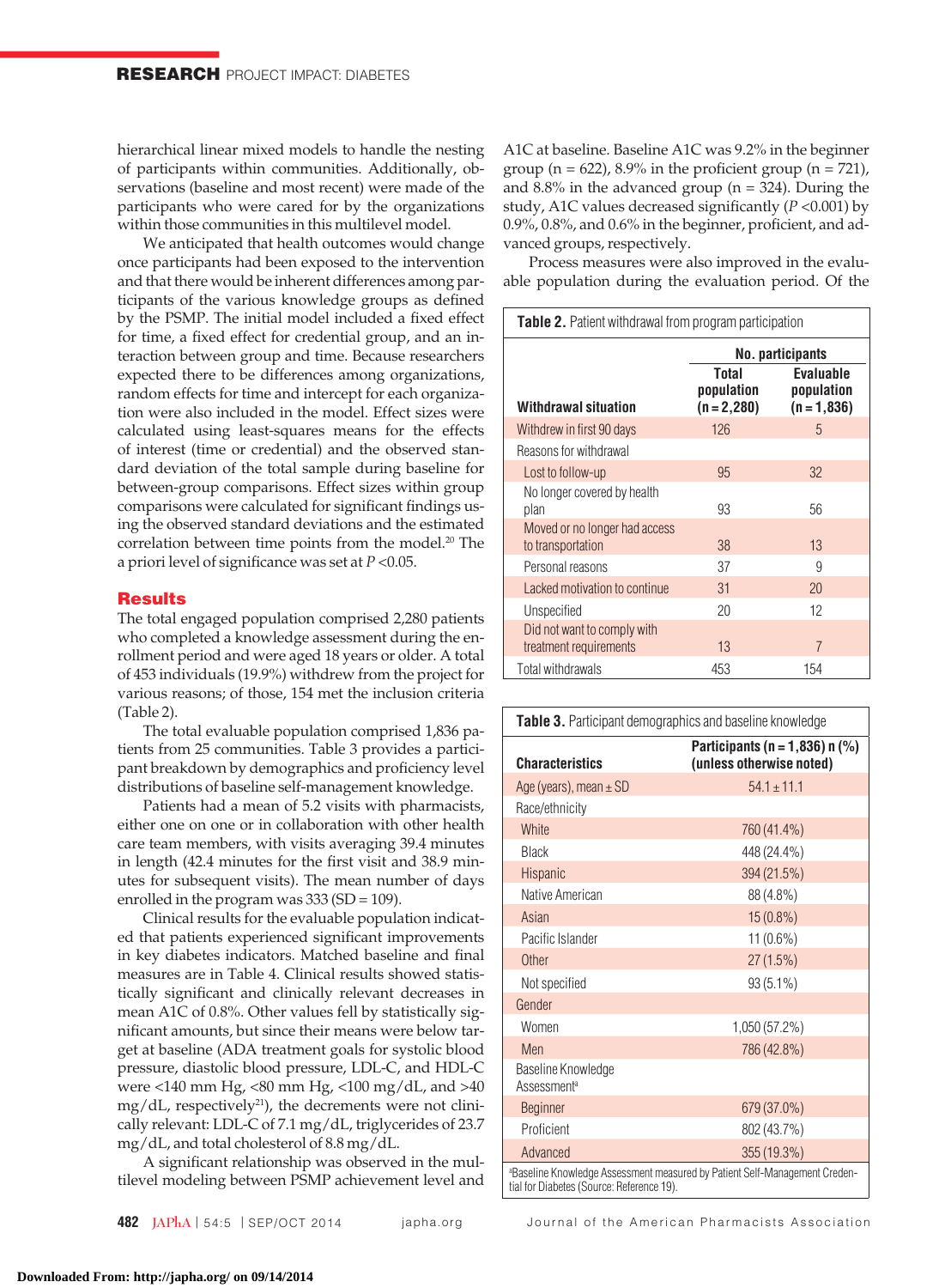| Table 4. Mean clinical measures for participants in Project IMPACT: Diabetes <sup>a</sup>                                                                                                                                                                                               |                                 |                                    |               |                |                                       |  |  |
|-----------------------------------------------------------------------------------------------------------------------------------------------------------------------------------------------------------------------------------------------------------------------------------------|---------------------------------|------------------------------------|---------------|----------------|---------------------------------------|--|--|
| <b>Measure</b>                                                                                                                                                                                                                                                                          | <b>Baseline LS</b><br>mean (SE) | <b>Most recent LS</b><br>mean (SE) | <b>Change</b> | <b>P</b> value | <b>Effect size</b><br>$(Cohen's d)^b$ |  |  |
| A1C ( $n = 1,667$ ) (%)                                                                                                                                                                                                                                                                 | 9.0(0.1)                        | 8.2(0.1)                           | $-0.8$        | < 0.001        | 0.41                                  |  |  |
| Body mass index ( $n = 1,701$ ) (kg/m <sup>2</sup> )                                                                                                                                                                                                                                    | 34.9(0.3)                       | 34.8(0.3)                          | $-0.1$        | 0.097          |                                       |  |  |
| Systolic blood pressure $(n = 1,713)$ (mmHg)                                                                                                                                                                                                                                            | 131.7(0.9)                      | 130.6(0.9)                         | $-1.2$        | 0.254          |                                       |  |  |
| Diastolic blood pressure $(n = 1,713)$ (mmHg)                                                                                                                                                                                                                                           | 78.9(0.8)                       | 78.2 (0.7)                         | $-0.7$        | 0.274          |                                       |  |  |
| LDL-C ( $n = 1,216$ ) (mg/dL)                                                                                                                                                                                                                                                           | 98.6(1.6)                       | 91.4(1.5)                          | $-7.1$        | < 0.001        | 0.17                                  |  |  |
| HDL-C ( $n = 1,285$ ) (mg/dL)                                                                                                                                                                                                                                                           | 43.6(0.6)                       | 44.2(0.6)                          | 0.6           | 0.164          |                                       |  |  |
| Triglycerides ( $n = 1,290$ ) (mg/dL)                                                                                                                                                                                                                                                   | 207.8(9.4)                      | 184.0(8.8)                         | $-23.7$       | < 0.001        | 0.13                                  |  |  |
| Total cholesterol ( $n = 1,299$ ) (mg/dL)                                                                                                                                                                                                                                               | 179.4(2.3)                      | 170.7 (2.2)                        | $-8.8$        | < 0.001        | 0.20                                  |  |  |
| Abbreviations used: A1C, glycosylated hemoglobin; HDL-C, high-density lipoprotein cholesterol; LDL-C, low-density lipoprotein cholesterol; LS, least squares.<br>a Sample size varies among clinical measures based on number of patients with at least two data points ≥90 days apart. |                                 |                                    |               |                |                                       |  |  |

b Cohen's original rules of thumb indicate that d = 0.2 is "small," d = 0.5 is "medium," and d = 0.8 is "large" (Source: Reference 20).

453 patients (39.9% of the total population) who did not have an eye examination on record at baseline, 51.7% completed one during the 12-month evaluation period. Of the 271 patients (21.5% of the total population) who did not have a foot examination on record at baseline, 72.0% had one completed during the project. Of the 307 patients (27.5% of the total population) who did not have an influenza vaccine on record at baseline, 41.7% received one during the 12-month evaluation period. Of the 270 patients who were smokers at baseline, 9.3% quit smoking during the project; 2.8% of documented nonsmokers regressed.

The postproject survey revealed that 417 health care team members participated in care delivery, including 126 pharmacists, 96 physicians, 37 nurse practitioners, 32 medical assistants, 22 dietitians, 21 patient/health advocates, 12 specialists, 11 social workers, 6 behavioral therapists, 6 physician assistants, and 48 other health care professionals. More than one-half (52%) of the 25 communities had collaborative practice agreements in place to facilitate interdisciplinary care.

Regarding the financial viability of services, 40% of communities indicated that pharmacists or pharmacies were compensated for the clinical services they provided. An overwhelming majority (92%) of communities indicated that they intend to sustain the Project IMPACT: Diabetes model or the services established through the project, with 14 of 15 respondents (93%) noting that reimbursement for pharmacists' clinical services would make the model more easily sustainable.

## **Discussion**

The final results of Project IMPACT: Diabetes expand our understanding of the pivotal role pharmacists play on interdisciplinary diabetes care teams. The Asheville Project,<sup>5</sup> APhA Foundation's previous research on diabetes, $6-8$  and similar studies conducted at universities, clinics, and health systems during the past decade $9-16$ have all presented compelling cases for integrating pharmacists into the unique care teams of their studyspecific populations. Project IMPACT: Diabetes is the first comprehensive, practice-based research initiative to demonstrate that pharmacists working in communitybased diabetes care teams can significantly reduce A1C levels and other clinical markers of diabetes for patients of various economic, social, and insurance statuses in diverse communities across the United States.

Based on the settings in which care was delivered, the patient population engaged in Project IMPACT: Diabetes primarily comprised uninsured or underinsured individuals with access to safety net and free clinics. The patient population also included insured individuals such as schoolteachers and other educational staff, hospital personnel, city employees, sanitation engineers, and farm workers, among others. Regardless of insurance status, patients faced many barriers to affording and/or accessing routine diabetes care, including housing instability; food insecurity; limited access to consistent, reliable means of transportation; low literacy and health literacy; and/or inability to prioritize diabetes self-management in their daily lives. Ethnic, cultural, social, and economic diversity influenced the care that was delivered on a local level, as health care teams in each community customized their approach to be sensitive to the health beliefs and needs of their specific populations.

During the 1-year patient care period, patients visited their pharmacist an average of 5.2 times at an average of 39.4 minutes per visit, for a total average of 205 minutes (or nearly 3.5 hours) of pharmacist consultation. These visits, which were typically in addition to patients' routine appointments with other health care professionals, provided important opportunities for more customized education and personal support in effective diabetes management.

Pharmacists are highly accessible health care providers with practice locations in nearly every community throughout the country,<sup>4</sup> making them ideally positioned to provide services to all types of patients. The integration of pharmacists' patient care services within Project IMPACT: Diabetes care teams improved access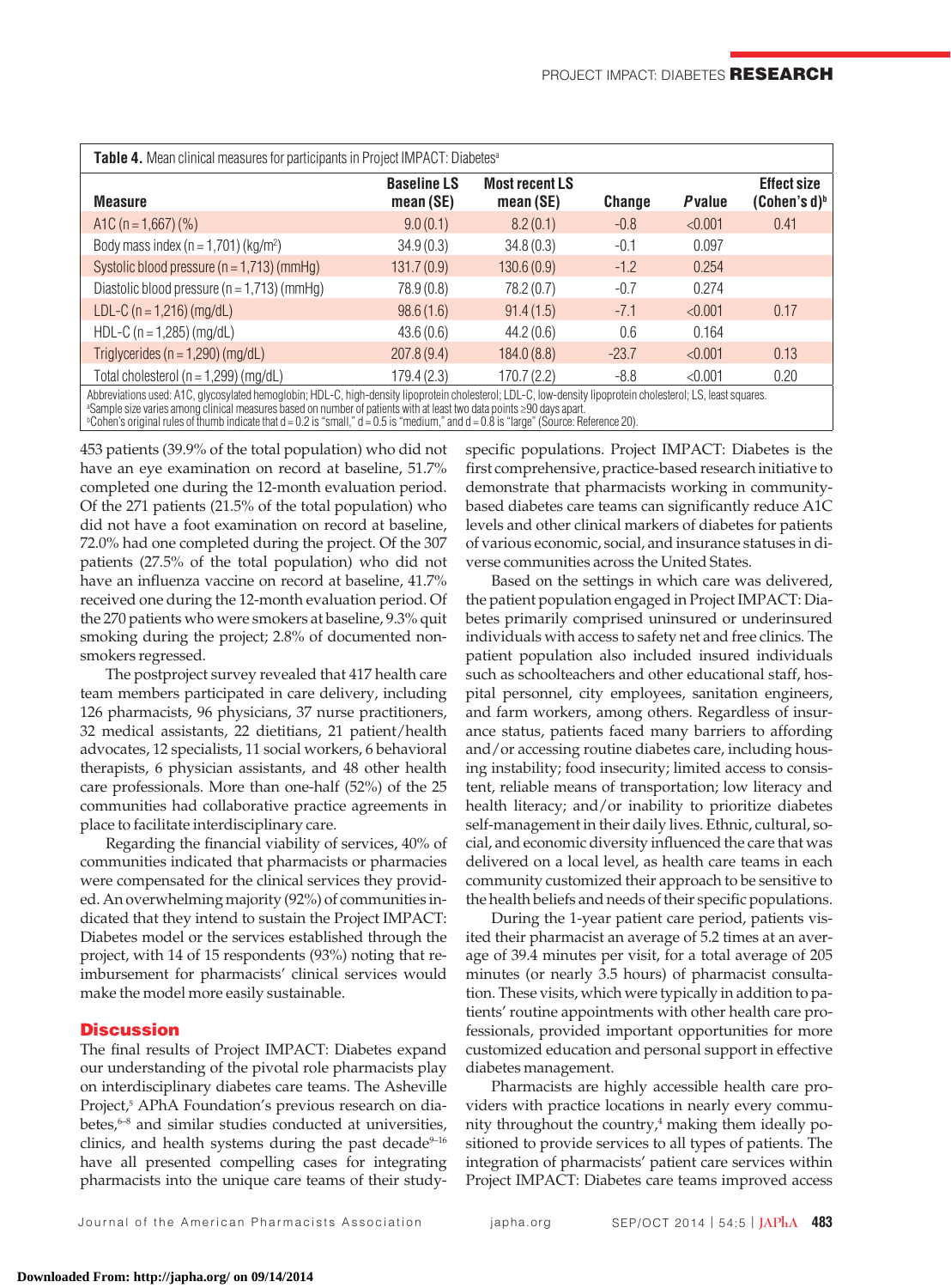to care and facilitated a degree of health equity for patients receiving care within participating communities. For most disadvantaged individuals with diabetes, this type of care is not readily accessible in the current health care system.

The PSMP for Diabetes, which has been used in all previous APhA Foundation diabetes research, was employed to assist pharmacists in their initial assessment of patients and in determining the appropriate care strategy for individual participants.<sup>18</sup> Stratification of baseline A1C by achievement level in the multilevel modeling analysis revealed that a lower-credential achievement level predicts a higher baseline A1C. This psychometrically validated tool could be a valuable addition to diabetes care programs to stratify patients in the absence of A1C data, as well as to provide a mass customization approach when caring for populations of people with diabetes.

In addition to the statistically significant clinical improvement observed in this study, clinically relevant improvement was observed for A1C levels. According to CDC, every percentage point drop in A1C can reduce the risk of microvascular complications (eye, kidney, and nerve diseases) by  $40\%$ .<sup>1</sup> CDC also notes that comprehensive foot care programs can reduce the risk for costly amputations by  $45\% - 85\%$ .<sup>1</sup> In the present study, reduced risk of diabetes-related complications was noted for the 235, 194, and 170 patients who did not have eye examinations, foot examinations, or influenza vaccinations, respectively, at baseline but received them during the project, as well as for 26 people who quit smoking during the project.

The national aggregate data encompass local results that reflect varying implementation tactics employed by each community. Themes emerged across the communities that suggest core determinants of clinical and implementation success:

- Patient-centered collaboration among health care professionals
- Organizational buy-in for practice model change
- Individualized diabetes education based on PSMP results
- Accountability for patient success via outcomes monitoring, personal relationships with pharmacists, and adjustment of health care provider recommendations to address patients' specific barriers to success
- Customized incentive alignment for different populations, which may include reduced copayments; free medications or testing supplies; grocery store gift cards; transportation passes; or simply the ability to receive continuous care from an engaged health care provider
- Innovation driven by resource scarcity, with those communities with the fewest resources identifying

and implementing innovative solutions to deliver high-quality care

Resource scarcity in the 25 communities is tightly coupled with the sustainability of pharmacists' services. With only 40% of communities able to incorporate reimbursement for pharmacists' services into their model, it would seem that resource scarcity (in the absence of continuing or new grant funding) would limit widespread ability to retain a pharmacist on the team. The model's lack of financial viability is primarily attributable to pharmacists' restricted compensation pathways for clinical and disease management services, which is due in part to their lack of recognition as providers in the Social Security Act.

An overwhelming majority (93%) of survey respondents believe that reimbursement would empower them to sustain the Project IMPACT: Diabetes model. Despite the questionable funding landscape, 92% of communities intend to sustain the services implemented as part of Project IMPACT: Diabetes because they believe the positive results warrant the added cost.

# Limitations

The limitations of this research are rooted in three key areas: (1) lack of clinical relevance of the change in non-A1C clinical diabetes indicators; (2) variability of practice models and care delivery among the 25 communities; and (3) transience and poverty-related challenges of the diverse populations of patients in these disproportionately affected communities.

While improvements in LDL-C, triglycerides, and total cholesterol were statistically significant, they were associated with a small effect size. Additionally, a variety of factors may have influenced the ability to observe a statistically or clinically relevant response in clinical indicators other than A1C. Baseline mean measures for systolic blood pressure, diastolic blood pressure, LDL-C, and HDL-C were less than ADA treatment goals,<sup>21</sup> and this may have had an impact on clinical improvements. The 12-month study period may have been too short to observe a meaningful reduction in BMI. Health care teams encountered many patient barriers, including economic, social, and cultural factors, that interfered with patients' abilities to prioritize their health and focus on achieving broader health goals beyond blood sugar control.

Each community was encouraged to use or expand established interdisciplinary practice models or to develop new models to meet their unique needs and circumstances. As a result, wide variability exists among practices in how pharmacists interact with patients and health care team members. Additionally, variability in the types of patient and provider incentives employed across communities limits making comparative conclusions regarding the relative effectiveness of incentives.